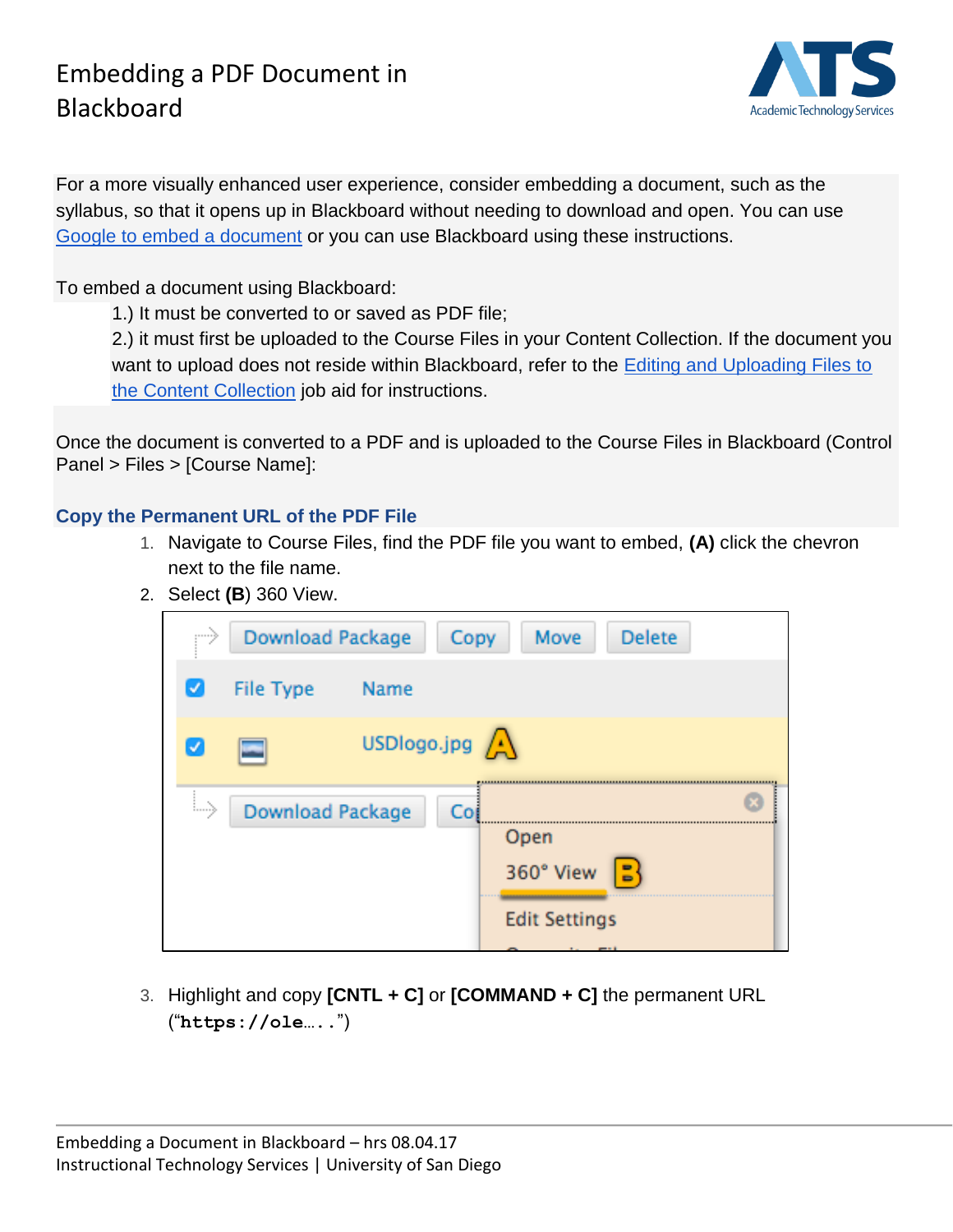# Embedding a PDF Document in Blackboard



| <b>About this File</b> |                                                                                                                  |  |  |  |  |  |
|------------------------|------------------------------------------------------------------------------------------------------------------|--|--|--|--|--|
| $\hat{z}$ Properties   |                                                                                                                  |  |  |  |  |  |
|                        |                                                                                                                  |  |  |  |  |  |
| Name:                  | <b>Bb Grade Center Banner.jpg</b>                                                                                |  |  |  |  |  |
| Preview:               | (Click to view this file from the Web browser.)<br>/courses/sandbox_ASTR_101_username/Bb Grade Center Banner.jpg |  |  |  |  |  |
| Web Folder URL:        | https://ole.sandiego.edu/bbcswebdav/courses/sandbox_ASTR_101_username/Bb%20Grade%20Center%20Banner.jpg           |  |  |  |  |  |
| <b>Permanent URL:</b>  | https://ole.sandiego.edu/bbcswebdav/xid-4459968_1                                                                |  |  |  |  |  |
| <b>File Type:</b>      | image/jpeg                                                                                                       |  |  |  |  |  |
| <b>File Size:</b>      | 1.4 MB                                                                                                           |  |  |  |  |  |
| Owner:                 | <b>SYSTEM</b>                                                                                                    |  |  |  |  |  |
| Created By:            | <b>Heather Smith</b>                                                                                             |  |  |  |  |  |
| Created On:            | Wednesday, August 2, 2017 10:37:08 AM PDT                                                                        |  |  |  |  |  |
| Last Edited By:        | <b>Heather Smith</b>                                                                                             |  |  |  |  |  |
| <b>Last Edited:</b>    | Wednesday, August 2, 2017 10:37:08 AM PDT                                                                        |  |  |  |  |  |
| Learning Object Type:  | cms.content.type.academicsuite                                                                                   |  |  |  |  |  |
| <b>Lock Status:</b>    | Unlocked                                                                                                         |  |  |  |  |  |
|                        |                                                                                                                  |  |  |  |  |  |

### **Create a New Item in the Content Area**

To create a new item, *refer to [Adding Items to a Content Area](https://docs.google.com/document/d/1I6FKVP0rS5JWoN_6SsYcO6IM9ewU1Ju8ZRBqKXGTcww/pub) job aid*.

### **Embed the PDF using iFrames**

In the *[Visual Editor](https://docs.google.com/document/d/1DiIwZkOIf8GZ5yJN0c07L3gHP8WT6Aa4W-klxfDs-Nw/pub)* of the item, then choose **Insert/Edit Embedded Media** (4th icon in the 3rd row of the Content Editor) Insert **Embedded Media** see **(38)** below– Inserts media (ex: MP4) you have on your computer or uploaded to the content collection.



4. Choose iFrame from the drop-down list next to Type.